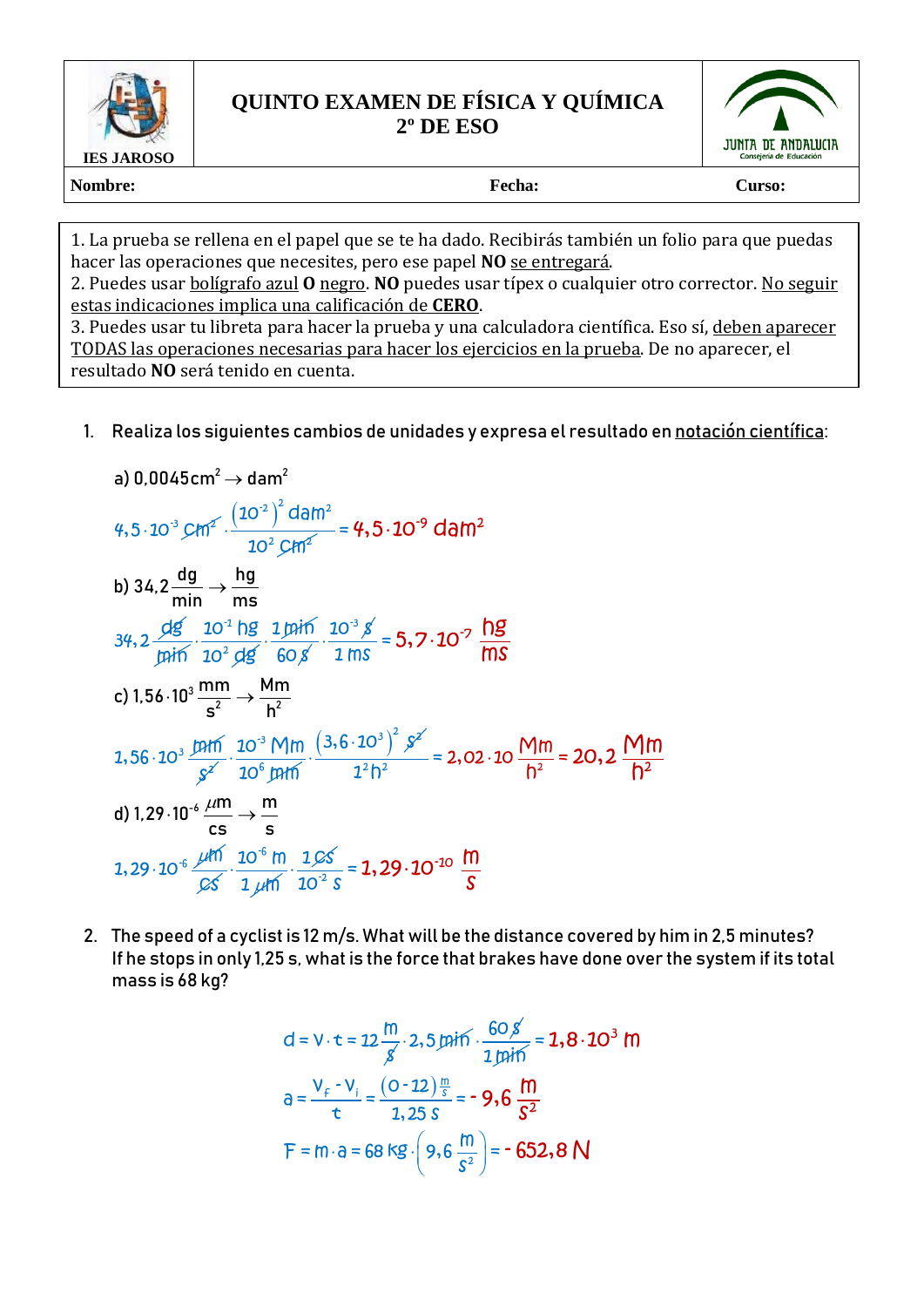3. Rellena los huecos con las palabras o cifras adecuadas, realizando las operaciones necesarias para ello:

Si mezclamos 70 g de acetona con 150 g de agua, ambas sustancias líquidas y miscibles, obtenemos una disolución. El soluto será la acetona y el disolvente será el agua. La masa total de la mezcla es 220 g.

La concentración de la mezcla en g/L es 318,2 g/L.

El porcentaje en masa de la acetona es 31,8%.

La masa de la mezcla es: (70 + 150 g) = 220 g

Si consideramos que la densidad de la mezcla es 1 g/mL (como no nos dicen nada podemos hacerlo), el volumen final será de 220 mL:

$$
C(\mathscr{G}_{L}) = \frac{m_{S}(\mathcal{G})}{V_{D}(L)} = \frac{70 \text{ g}}{220 \text{ mL} \cdot \frac{1 \text{ L}}{10^{3} \text{ mL}}} = 318.2 \frac{\mathcal{G}}{L}
$$

El porcentaje en masa:

$$
\%(\frac{m}{m}) = \frac{m_{\rm S}}{m_{\rm D}} \cdot 100 = \frac{70 \cancel{g}}{220 \cancel{g}} \cdot 100 = 31,8\%
$$

- 4. Decide, explaining your decision, if each sentence is true or false:
- a) Two atoms of different elements always have the same number of neutrons.

FALSE. The number of neutrons is not the atomic number, which is specific to each type of element.

b) Two atoms of different elements always have the same number of electrons.

FALSE. This sentence could be true in most cases but not always.

c) Two atoms of the same element always have the same number of electrons.

FALSE. They can have different number of electrons, giving rise to ions.

d) Two atoms of the same elements always have the same number of protons.

TRUE. If they have the same number of protons (the same atomic number), they are atoms of the same element.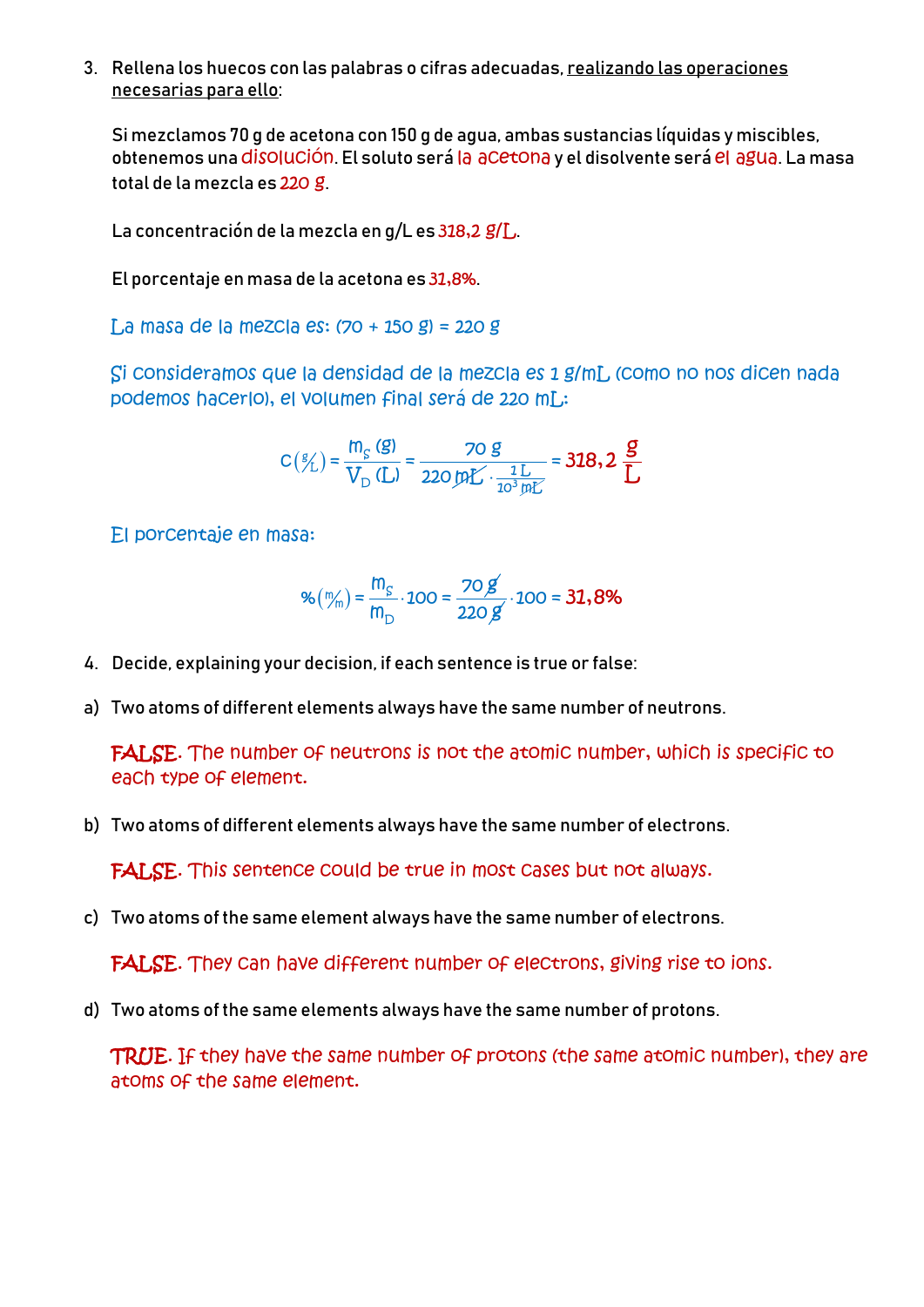- 5. Balance the chemical reactions below: (2 p)
	- a)  $Ca + 2H_2O \rightarrow Ca(OH)_2 + H_2$
	- b)  $2 \text{Fe} + \frac{3}{2} \text{O}_2 \rightarrow \text{Fe}_2\text{O}_3$
	- c)  $NO + O<sub>2</sub> \rightarrow NO<sub>3</sub>$
	- d)  $(NH_4)_2Cr_2O_7 \rightarrow Cr_2O_3 + N_2 + 4H_2O$
- 6. Complete the following text: (1 p)

A chemical reaction is a process in which one or more substances change into another or others which are different. The initial substances are called reagents and final substances obtained at the end are called **products**. The process, from a microscopic point of view, consists into the arrange of the atoms of the initial substances in a different way to create the final substances.

- 7. Marble is made from calcium carbonate (CaCO $_3$ ) which reacts with hydrochloric acid (HCl) and produces calcium chloride (CaCl<sub>2</sub>), carbon dioxide (CO<sub>2</sub>) and water (H<sub>2</sub>O). Data: Ca = 40 ; C = 12 ; O = 16 ; Cl = 35,5 ; H = 1.
- a) Write and balance the chemical equation. (0,5 p)

 $CaCO<sub>3</sub>(s) + 2$  HCl(aq)  $\rightarrow CaCl<sub>2</sub>(s) + CO<sub>2</sub>(g) + H<sub>2</sub>O(l)$ 

b) If 73 g of hydrochloric acid react with 200 g of calcium carbonate, what will be the total mass of the products? (0,5 p)

According to the Law of Conservation of Mass:

 $\sum m_r = \sum m_p \rightarrow (73+200)$  g = 273 g

c) How many grams of hydrochloric acid are needed to produce 156 g of calcium chloride? (1 p)

 $\mathsf{CaCO}_3(\mathsf{s})$  + 2  $\mathsf{HCl}(\mathsf{aq})$   $\rightarrow$   $\mathsf{CaCl}_2(\mathsf{s})$  +  $\mathsf{CO}_2(\mathsf{g})$  +  $\mathsf{H}_2\mathsf{O}(\mathsf{l})$  $2 \cdot (1 + 35, 5)$   $(40 + 2 \cdot 35, 5)$ <br> **73 g 111 g**  $256$   $g$  CaCl<sub>2</sub>. 2  $\frac{73 \text{ g } \text{HCl}}{111 \text{ g } \text{CaCl}_{2}}$  = 102,6 g HCI